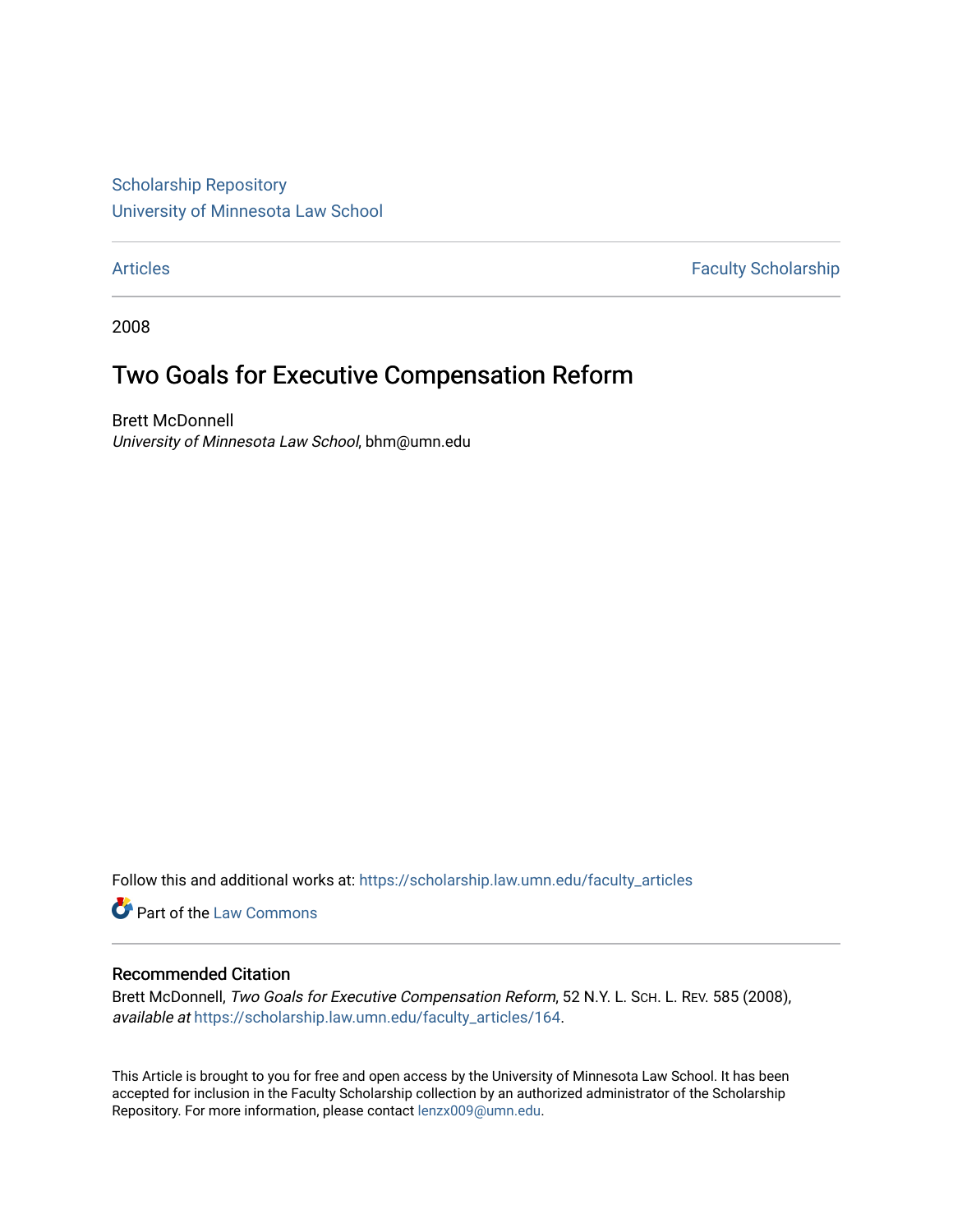**VOLUME 52 | 2007/08** 

BRETT H. McDONNELL

٠

## Two Goals for Executive Compensation Reform

**ABOUTTHEAUTHOR:** Brett H. McDonnell is a professor and the associate dean for academic affairs at the University of Minnesota Law School. The author wishes to thank Paul Rubin and the participants at New York Law School's symposium, *Corporate Governance Five Years After Sarbanes- Oxley: Is There Real Change?,* for their helpful comments.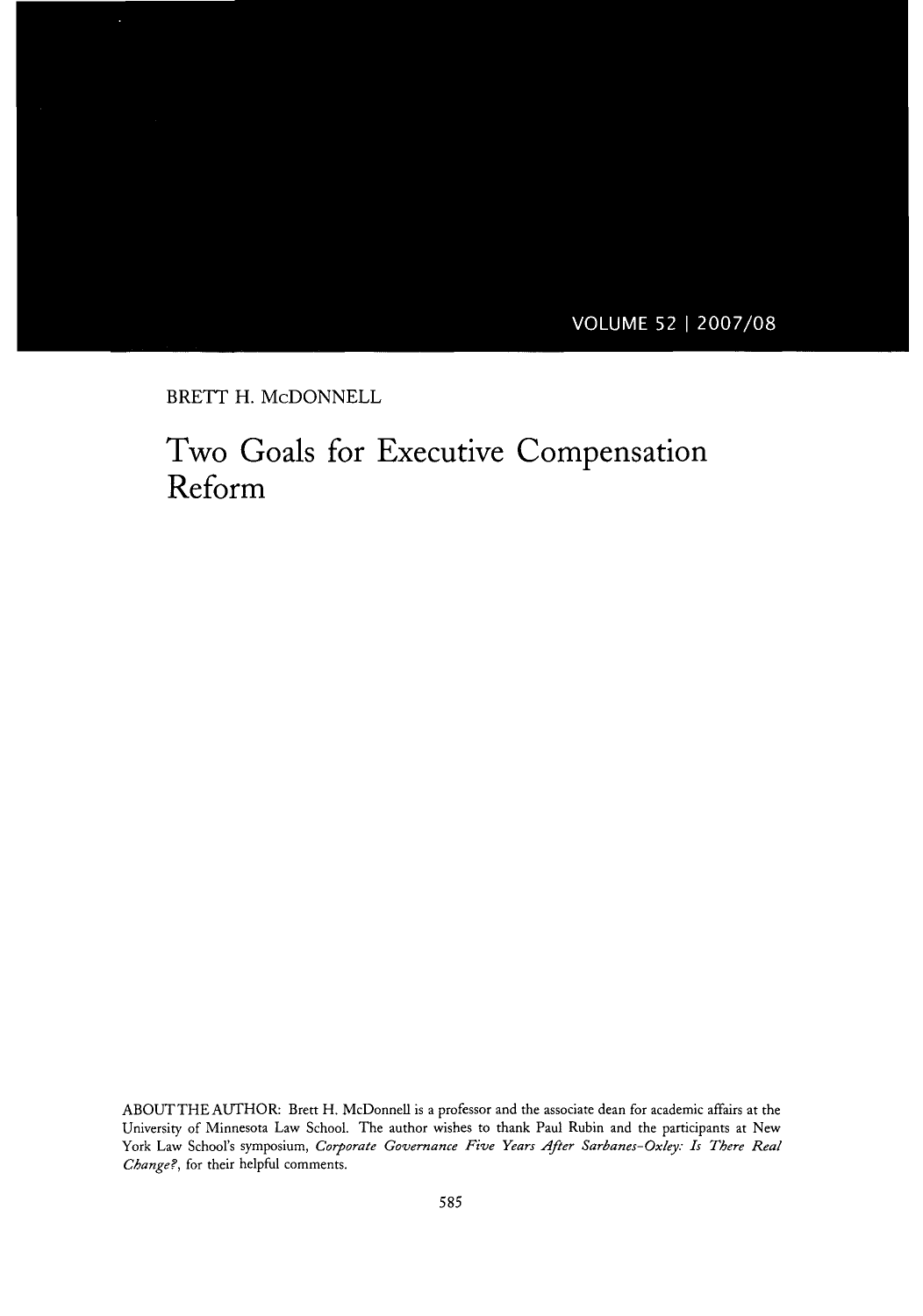#### **I. INTRODUCTION**

The compensation of chief executive officers ("CEOs") and other top business executives has soared in recent years. The rise is huge in both absolute and relative terms. For the CEO of a large company, pay went from about one hundred forty times the pay of an average worker in 1991 to about five hundred times the pay only twelve years later.1 There has been much debate among scholars and in the political realm as to why the increase has happened, whether it is a negative occurrence, and what, if anything, we might do to address the matter.

Some do not believe that the increase in compensation is a problem. My concern here, though, is mainly with those who do believe that there is a serious problem. Within that group, there are at least two very different types of concerns that lead to two very dissimilar goals for proposals to reform executive compensation. One concern focuses on executive compensation as a problem that both reflects and exacerbates poor corporate governance.<sup>2</sup> The other concern focuses on executive compensation as a source of increasing economic, political, and social inequality.<sup>3</sup> The purpose of this essay is to briefly compare and contrast these two different concerns and to evaluate some arguments that claim that corporate governance, but not equality, should be important when considering whether and how to reform executive compensation. I suggest that corporate law scholars do not have a good basis for completely ignoring inequality as a major social concern. I believe that reducing inequality is an important social goal and advocate using policies that attempt to reduce inequality to help guide our regulation of executive compensation.

Most corporate law scholars hold concerns about corporate governance as a higher priority than general inequality. Lucian Bebchuk, a professor of law at Harvard Law School, and Jesse Fried, a professor of law at the University of California, Berkeley, make this quite clear in their book *Pay Without Performance,* the leading statement in contemporary legal scholarship for the position that executive compensation is in need of serious reform:

> To begin, there is the "moral," "fairness-based"-and, some might say, "populist"-opposition to large amounts of pay. In this view, putting aside practical consequences, paying executives hundreds of times what other employees get is inherently unfair and unacceptable.

> Our own criticism does not come from this perspective. Our approach is completely pragmatic and consequentialist, focusing on shareholder value and the performance of corporations (and, in turn, the economy as a whole). We would accept compensation at current or even

<sup>1.</sup> LUCIAN BEBCHUK & **JESSE** FRIED, PAYWITHOUT PERFORMANCE: **THE UNFULFILLED** PROMISE OF EXEcUTIVE COMPENSATION **1** (2004).

<sup>2.</sup> *See infra* Part II.

<sup>3.</sup> *See infra* Part III.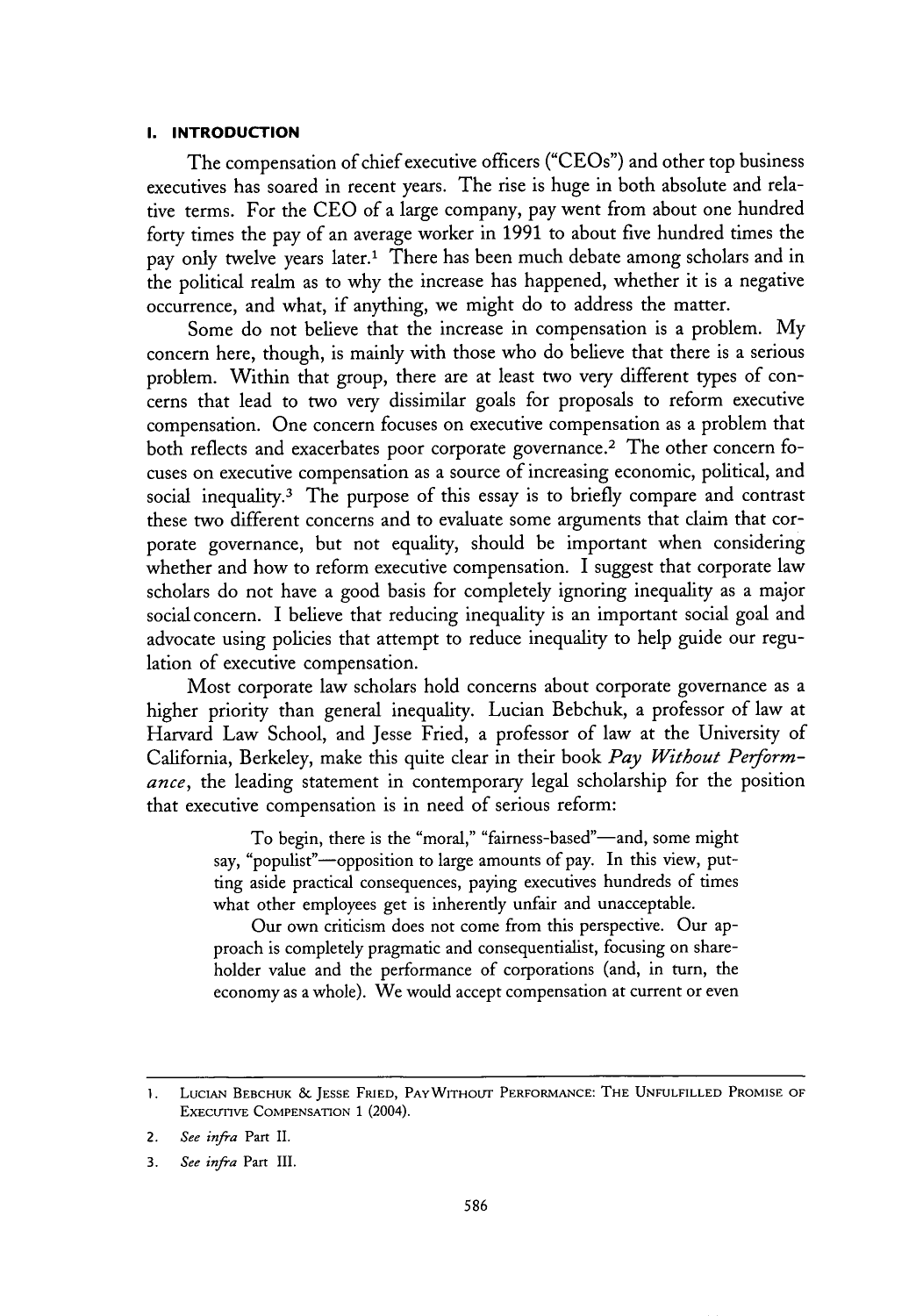higher levels as long as such compensation, through its incentive effects, actually serves shareholders. <sup>4</sup>

Thus, for Bebchuk and Fried, the sheer size of executive compensation is not necessarily a problem. The problem arises when that compensation is designed in ways that grants substantial amounts of shareholder money to executives without giving them appropriate incentives to increase shareholder value. In their view, it is quite possible that a properly designed system would give executives even higher average compensation for the greater risk that might flow from a system that more effectively serves shareholders' financial interests.

In contrast, it seems that the political attention that executive compensation is receiving recently is driven in part by a concern over growing economic and social inequality in the United States. In the last several decades, inequality in income and wealth in this country has increased dramatically.5 Rich CEOs have become poster boys for this problem.<sup>6</sup> This trend may be a part of the motivation underlying proposed legislation in Congress to require an advisory shareholder vote on executive compensation.<sup>7</sup>

In Part II, I briefly consider some ways in which these two concerns regarding corporation governance and inequality overlap, but note that ultimately they may differ significantly in many circumstances. The next two parts then consider two arguments in favor of the scholars' position of focusing only on the corporate governance concern while ignoring the effects of compensation on general inequality. Part III presents the leading argument among law and economics scholars for concentrating only on economic efficiency when applying legal rules. This argument states that we should set most laws at their efficient level, then achieve the redistribution of income and wealth that we desire through tax and transfer policies. I argue that this strategy does not take into account political constraints that may block that implementation of policy. Aiming to reduce executive compensation may be a more politically feasible way of reducing inequality and is worth pursuing for that reason.

Part IV presents a different argument for focusing only on the corporate governance concern. According to this argument, executive compensation only accounts for a very small part of the growth in general inequality. Even if it is appropriate to use legal rules to try to reduce inequality, using executive compensation rules for that purpose is ineffective because executive compensation is just too small a part of the problem. I am more agnostic about this argument, but I

<sup>4.</sup> BEBCHUK & FRIED, *supra* note 1, at 8.

<sup>5.</sup> *See* David H. Autor et al., *Trends in US. Wage Inequality Re-assessing the Revisionists* 1 (Nat'l Bureau of Econ. Research, Working Paper No. 11627, 2005); Thomas Piketty & Emmanuel Saez, *Income Inequality in the United States, 1913-1998,* 118 Q **.J. ECON.** 1 (2003).

*<sup>6.</sup> See* Autor, *supra* note *5; see also* Piketty & Saez, *supra* note 5.

*<sup>7.</sup> See* The Shareholder Vote on Executive Compensation Act, H.R. 1257, 110th Cong. (2007), *available at* http://financialservices.house.gov/ExecutiveCompensation.html.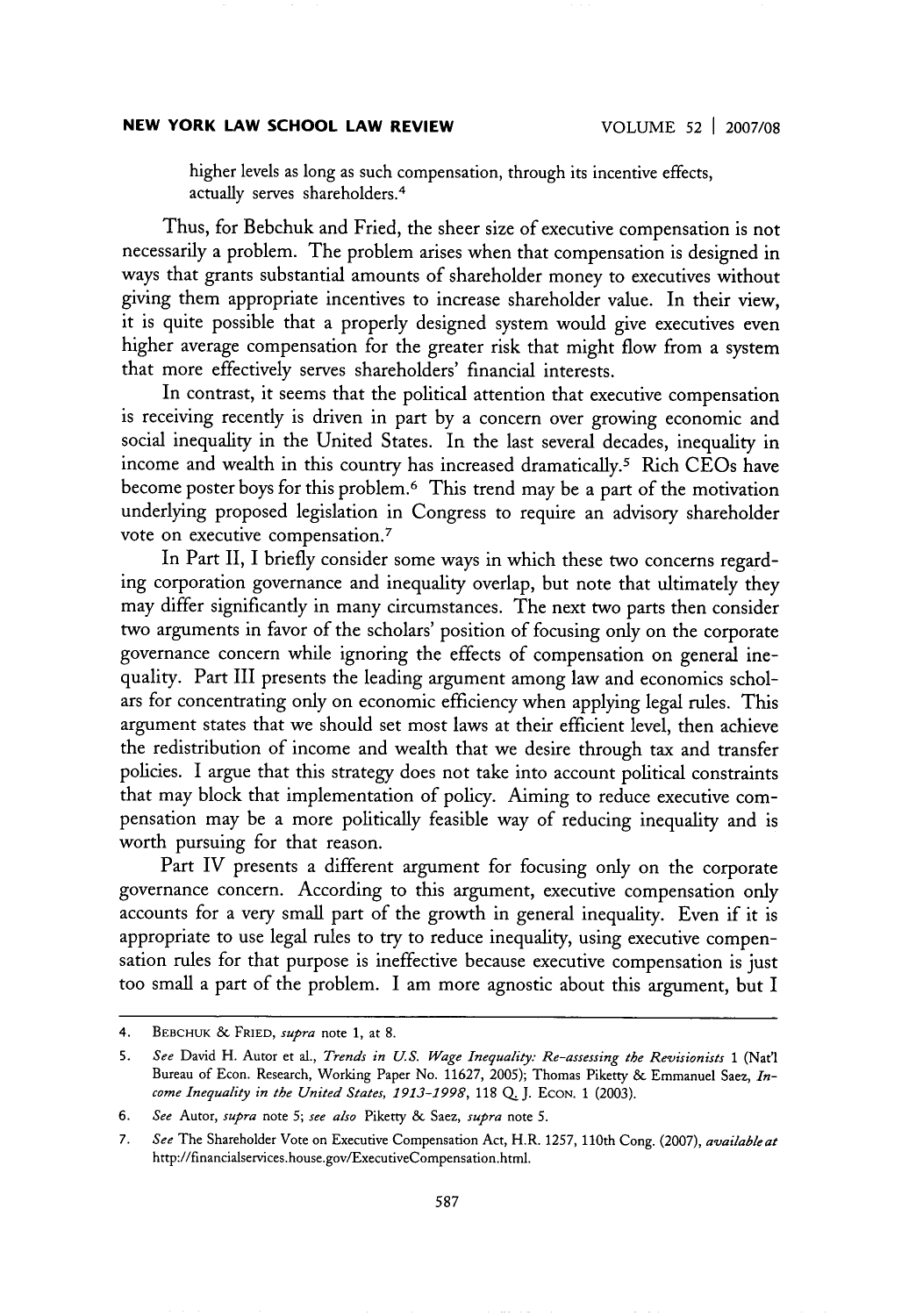am inclined to believe that this reasoning should not block positing reduced inequality as a goal of executive compensation regulation. There is certainly some evidence in support of this argument against targeting inequality through executive compensation, but I also consider some counter evidence and argue that we need more thorough and varied empirical inquiries into what role executive compensation has played in the growth of inequality in the United States. Overall, reforming executive compensation seems likely to be a moderately important part of a broader strategy of reducing inequality in the United States. Thus, I condude that neither of the two positions analyzed in this article should dissuade us from pursuing reduced inequality as one of the guiding goals of executive compensation regulation.

#### **II. OVERLAPS AND DIFFERENCES IN THE TWO APPROACHES**

There is certainly some overlap between the two different concerns about executive compensation. The sheer size of executive compensation and its extremely rapid growth are red flags for those who advocate for corporate governance.<sup>8</sup> The size suggests strong motivation for executives to try to bend compensation in their favor, and it is hard to believe that the huge growth in compensation levels has been accompanied by an equal growth in the effectiveness of top executives. It is certainly possible that changes focused on improving corporate governance will lead to lower average compensation for top executives. To the extent that is true, those concerned with increased inequality can applaud such changes. However, it is also possible that changes motivated by corporate governance concerns could lead to increased compensation. In that case, the two basic concerns will diverge.

There is also a more subtle reason why corporate governance mavens may want to consider growing inequality as a problem. Increased inequality may matter to various corporate constituencies, particularly to employees. Resentment over executive compensation may sap worker motivation, leading to poorer performance, and ultimately lowering profits.<sup>9</sup> However, it is unclear how far that effect goes in tying together divergent concerns over inequality and corporate governance. First, there is currently little systematic evidence that resentment of high CEO pay significantly affects employee performance. Moreover, even if there is such a negative effect, it could be outweighed by possible positive effects on profitability of high but well-designed executive pay.

Another line of reasoning can connect governance and inequality concerns in a different way. Many people who are concerned about increased inequality may not object to inequality per se, but rather only to inequality that is improper.

<sup>8.</sup> *See generally* BEBCHUK & FRIED, *supra* note 1.

<sup>9.</sup> For an example of employee resentment of CEO compensation, see James Parks, *CEO Compensation: A Year's Pay for a Day's Work,* Aug. 29, 2007, http://blog.aflcio.org/2007/08/29/ceo-compensation-ayears-pay-for-a-days -work.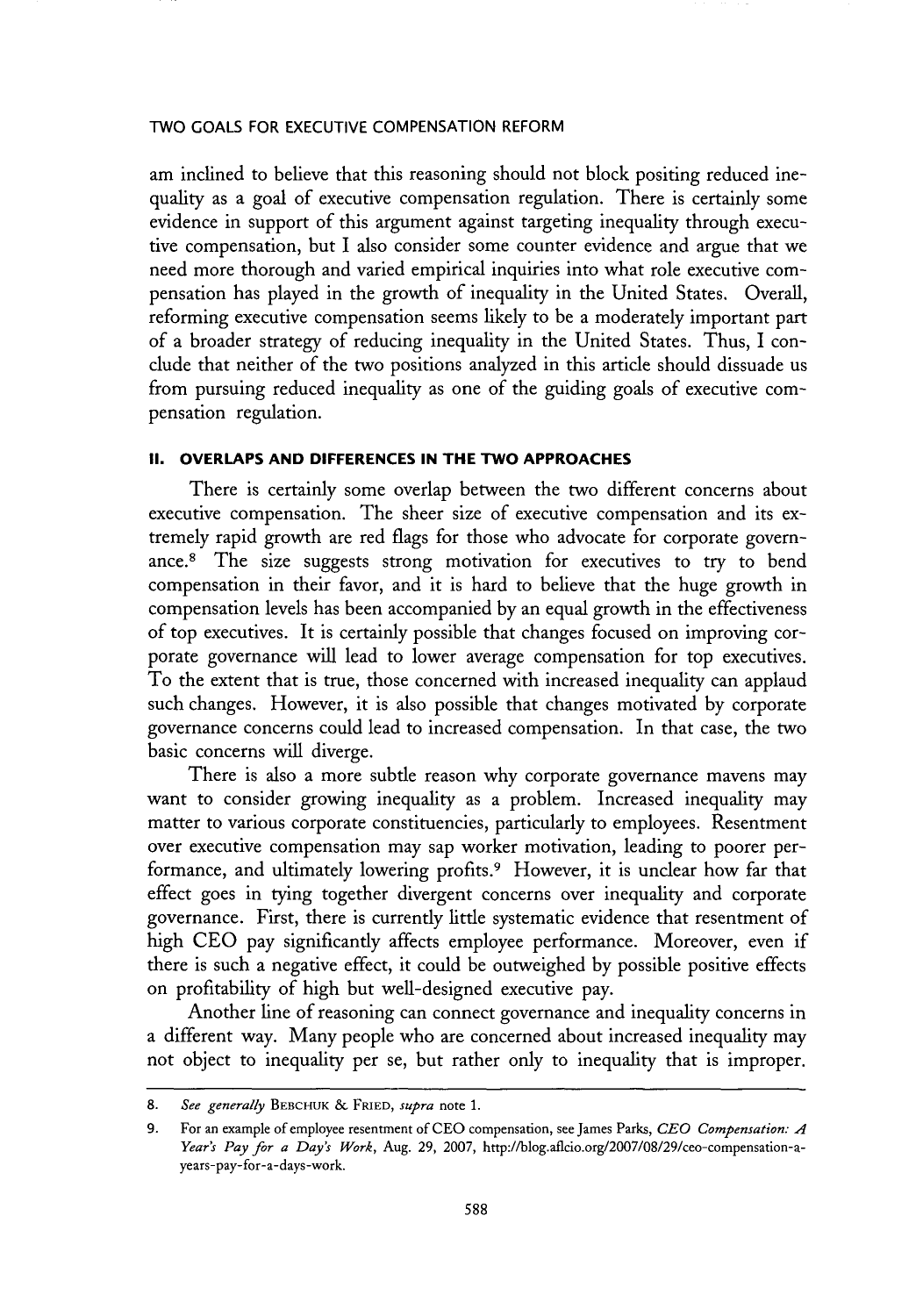One reason to care about equality is a concern for fairness: People should be paid what they deserve for their efforts and no more. Certainly, a part of the concern over rising executive pay is the sense that CEOs have not really earned this increase.<sup>10</sup> If one could show convincingly, however, that CEOs have indeed dramatically increased the value created by their companies, then the increase in inequality might be seen as justified.<sup>11</sup>

On the other hand, the link between governance and inequality concerns is also limited. A concern with just desserts is not the only reason that many people care about growing economic, political, and social inequality. General moral sense about what top officers deserve to earn may not completely overlap with what compensation package gives those officers incentives to increase shareholder value. Moreover, even if one believes that CEOs have earned their higher pay, one might find the resulting increased inequality disturbing for other reasons.

Therefore, it is a tough empirical question to determine how much the concerns about governance and inequality converge and how much they diverge. Advocates of each position may find that they can unite on many matters supporting or opposing specific measures. However, it is also probable that the two concerns will point in different directions regarding some proposals. Thus, it is useful to try to sort out whether we should be guided by corporate governance concerns, inequality concerns, or both in addressing potential executive compensation reforms. The next two parts consider two different arguments for why we should not care about the effect of executive pay on general inequality as we weigh potential reforms of executive compensation.

#### **III. ARE TAXES AND TRANSFERS THE BEST MEANS TO ADDRESS INEQUALITY?**

The first argument against reducing inequality as a goal in executive compensation reform is a general one and applies to all areas of legal regulation. Law and economics scholars generally concern themselves only with economic efficiency when they evaluate legal rules.<sup>12</sup> A variety of justifications for this approach are available, but the leading one states that we should address inequality only through tax and transfer policy.<sup>13</sup> I argue that this reasoning is wrong, both in general and as applied to executive compensation regulation.

*<sup>10.</sup> See* Nanette Byrnes & Jane Sasseen, *Board of Hard Knocks,* **BUSINESSWEK,** Jan. 22, 2007, at 37; *SEC Shoves Executive Pay into the Spotlight,* **BUSINESS'WEK,** Aug. 22, 2006, *available at* http:// www.businessweek.com/investor/content/aug2006/pi2OO60822-357187.htm?chan=search. *But see* Charles M. Yablon, *Essay: Bonus Questions* - *Executive Compensation in the Era of Pay for Performance,* 75 NOTRE **DAME** L. REv. 271, 273 **(1999)** (positing that executives did not deserve high rates of compensation in **1990,** but that CEOs obtained extremely good results for their shareholders in the late 1990s, making their multi-million dollar bonuses seem justifiable).

**<sup>11.</sup>** *See* Guillermina Jasso & Eva M. Meyersson Milgrom, *Distributive Justice and CEO Compensation,* (2006), http://www.meyersson.com/Jasso&Meyersson-CEO-DJ-2006-08-31.pdf.

*<sup>12.</sup> See* ROBERT COOTER & **THOMAS ULEN,** LAW& ECONOMICS 4 (3d ed. 2000).

<sup>13.</sup> *Id.* **at** 111-12.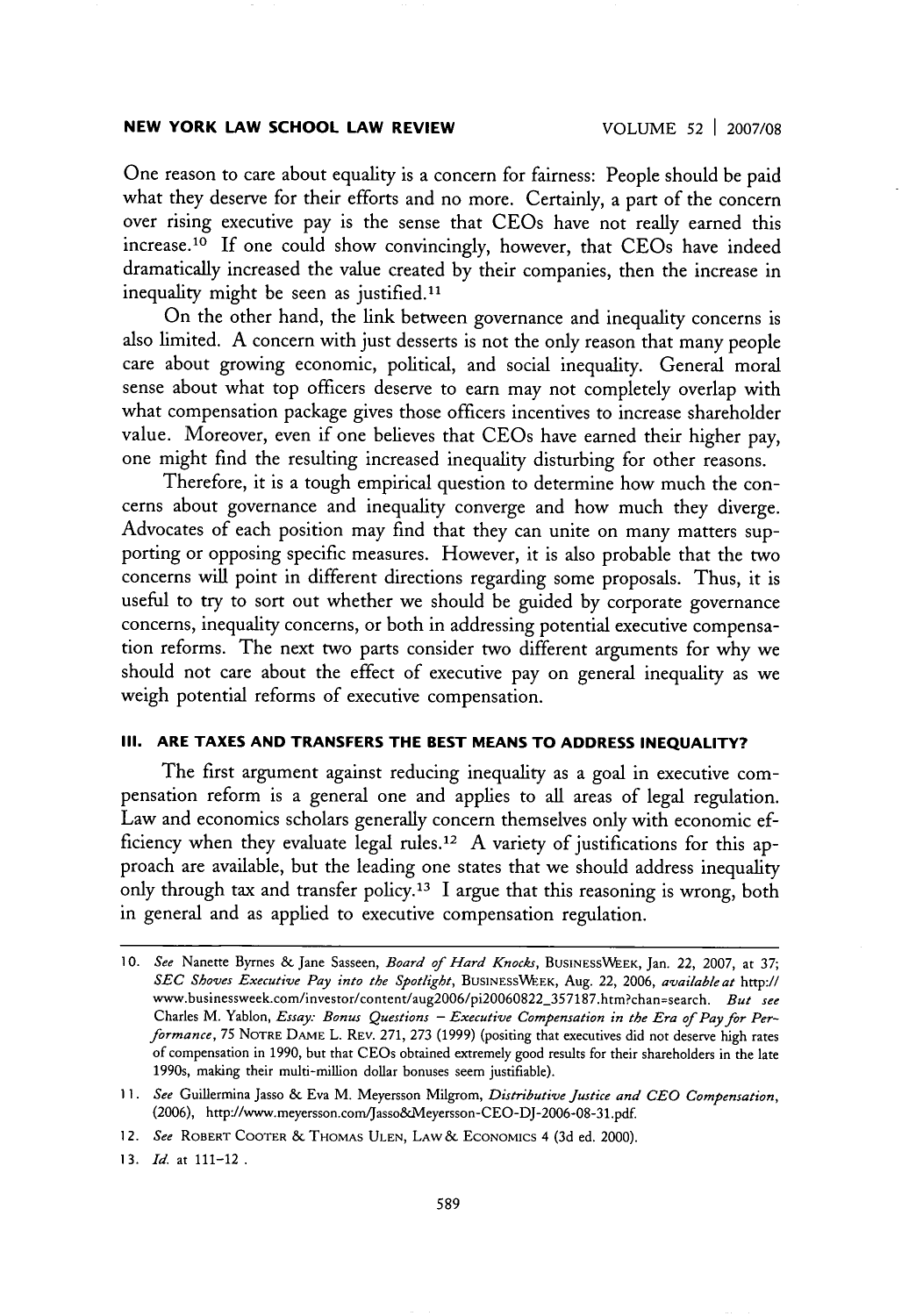The classic version of this argument is the Second Fundamental Theorem of Welfare Economics. According to the theorem, any desired Pareto efficient outcome can be achieved through first redistributing income through lump sum taxes and transfers, and then allowing production and exchange to reach a competitive equilibrium. 14 The fundamental theorem applies only in a "first-best" world where the economy has no imperfections that prevent an efficient competitive equilibrium from emerging.15 That is not the real world, so the fundamental theorem is of limited use for practical policymaking.

However, Harvard Law School professors, Louis Kaplow and Steven Shavell, have replicated a variant of the theorem within a "second-best" framework. Given certain assumptions, they show that it is more efficient to achieve desired distribution effects solely through tax and transfer policies, even where those policies introduce distortions, rather than setting other legal rules at inefficient levels in order to achieve some desired redistribution.16 The basic idea is that using non-tax policies to redistribute income introduces additional distortions that can be avoided if we use only tax policy to redistribute.17 If this argument is correct, then a specific application of it is that we should not use corporate law or securities law to attempt to redistribute income away from corporate officers. Rather, we should set whatever rules best maximize the efficiency of corporate governance, and if those rules lead to undesirable income distribution, then address it through the tax system.

Chris Sanchirico, a professor at the University of Pennsylvania Law School, has already given good reason to suspect that the assumptions underlying Kaplow and Shavell's argument are not generally accurate, and that their result does not hold under more general assumptions.<sup>18</sup> Here, though, I shall consider a different

15. *See generally VARIAN, supra* note 14, at 153-55.

*1* 7. *See* sources cited *supra* note 16.

<sup>14.</sup> HAL R. VARIAN, MICROECONOMiC ANALYsIs 220-21 (1st ed. 1978). Pareto efficiency is a concept in economics to determine the efficiency of actions in the market. "Pareto efficiency means that no one can be made better off without someone becoming worse off." *Intelligent Design,* ECONOMIST, Oct. 18, 2007, *availableat* http://www.economist.com/finance/displaystory.cfm?storyjd=9988840; *see also Marvelous Markets; The Peifect Firm; So What?,* ECONoMIST, Oct. 11, 1986, at 84 **("A fully** competitive market system is, as economists are fond of saying, 'optimal.' Vilfredo Pareto defined the idea early this century. He showed that, on certain assumptions, a free-market economy will allocate resources in such an efficient way that it is then impossible to make somebody better off without making somebody worse off.").

<sup>16.</sup> *See* Louis Kaplow & Steven Shavell, *Should Legal Rules Favor the Poor? Clarifying the Role of Legal Rules and the Income Tax in Redistributing Income,* 29 J. LEGAL STUD. 821 (2000); Louis Kaplow & Steven Shavell, *Why the Legal System Is Less Efficient than the Income Tax in Redistributing Income,* 23 J. **LEGAL** STUD. 667 (1994); Steven Shavell, *A Note on Efficiency vs. Distributional Equity in Legal Rulemaking: Should Distributional Equity Matter Given Optimal Taxation?,* 71. AM. ECON. REv. 414 (1981).

<sup>1 8.</sup> Chris William Sanchirico, *Deconstructing the New Efficiency Rationale,* 86 CORNELL L. REV. 1003 (2001); Chris William Sanchirico, *Taxes Versus Legal Rules as Instruments for Equity: A More Equitable View,* 29 J. **LEGAL STUD.** 797 (2000) (arguing that a general second-best world redistribution is most efficiently achieved with a mix of policy and rules).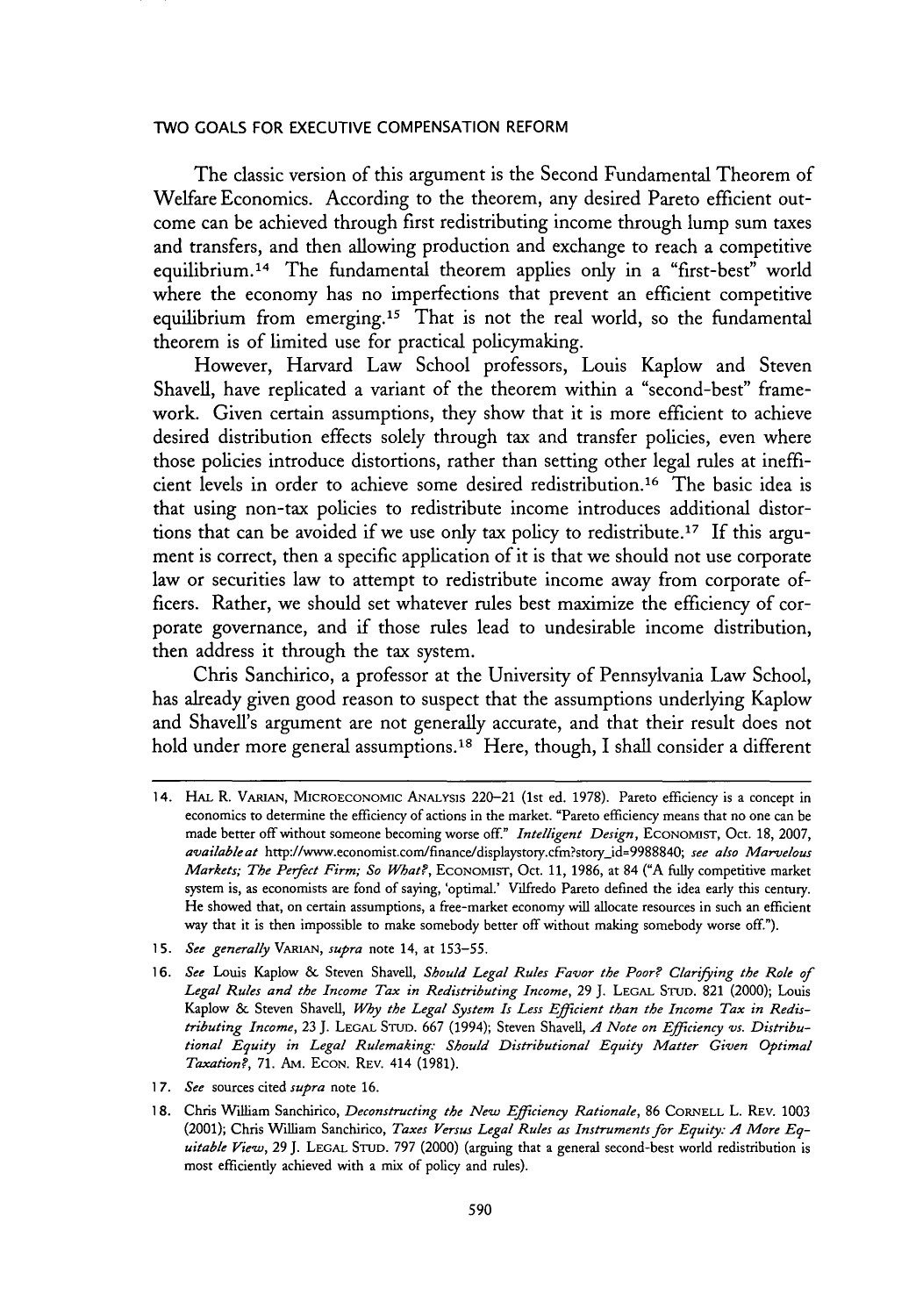critique of the Kaplow and Shavell position, one which I have developed briefly in several articles.<sup>19</sup> There are political limits to how much redistribution we can accomplish through tax policy.20 Further redistribution through other legal rules may be more politically possible. This may be because the non-tax rules are set by different policymakers who are more willing to consider redistribution or because popular sentiment is more inclined to accept fairness arguments in the non-tax rules.

We may be at such a moment in the case of executive compensation. Much popular attention and disapproval is now focused on increasingly high executive pay. 21 People think something should be done about it, and politicians feel some pressure to respond or may see political gain to be had by doing so. Deflecting this pressure to more general tax reform would probably dilute it to a point where it no longer had much political impact. Redistribution is always politically difficult-the rich are generally able to defend their interests well. Thus, if popular sentiment makes some redistribution politically possible, we (those of us, that is, who believe that some redistribution is currently desirable) should not pass up the chance because we think that other measures would do a better job of redistributing, especially if those other measures are not currently politically feasible. The best can be the enemy of the good.

This political feasibility point can be pushed a step further. Some legal rules affect the distribution of political power.22 As such, they affect the political feasibility of future policies, including the possibility of income redistribution. In setting such rules, we should take their political impact into account. The rules of corporate governance may be an important instance of such rules.<sup>23</sup> The officers and directors of large corporations have much political power at their control.<sup>24</sup> They can and do use that power to advance a variety of interests, including their corporations' interests, their class interests, and their own personal interests. Any serious attempt to take income away from the very rich is not particularly likely to succeed in a system where politicians are heavily indebted to large corporate givers, and those large corporate givers are in turn run by people who do not like

<sup>19.</sup> *See* Brett H. McDonnell, *The Economists' New Arguments,* 88 MINN. L. REv. 86, 111 (2003); Brett H. McDonnell & Daniel A. Farber, *Are Efficient Antitrust Rules Always Optimal?,* 48 ANTITRUST **BULL.** 807, 825 (2003); *see also* Thomas F. Cotter, *Legal Pragmatism and the Law and Economics Movement,* 84 GEO. L. J. 2071 (1996).

<sup>20.</sup> *See* Giacomo Corneo & Hans Peter Gruner, *Social Limits to Redistribution,* **90 AM.** ECON. REV. 1491, 1493 (2000) ("In the model more inequality, as measured by the difference between the wealth of the rich and that of the poor, tends to *lower* the extent of redistribution desired by the middle class.").

<sup>21.</sup> *See, e.g.,* Joe Nocera, *What if C.E.O. Pay is Fair?,* N.Y. TIMES, Oct. 13, 2007, at **C1.**

<sup>22.</sup> *See* Corneo & Grüner, *supra* note 20, at 1491-93.

<sup>23.</sup> *See* Brett H. McDonnell, *Employee Primacy, Or Economics Meets Civic Republicanism at Work,* **STAN.** J.L. Bus. & FIN. (forthcoming 2008), *available at* http://ssrn.com/abstract=878790 (discussing the disparity between perceived influence of shareholders in corporations and their actual influence).

<sup>24.</sup> *Id.* at 22.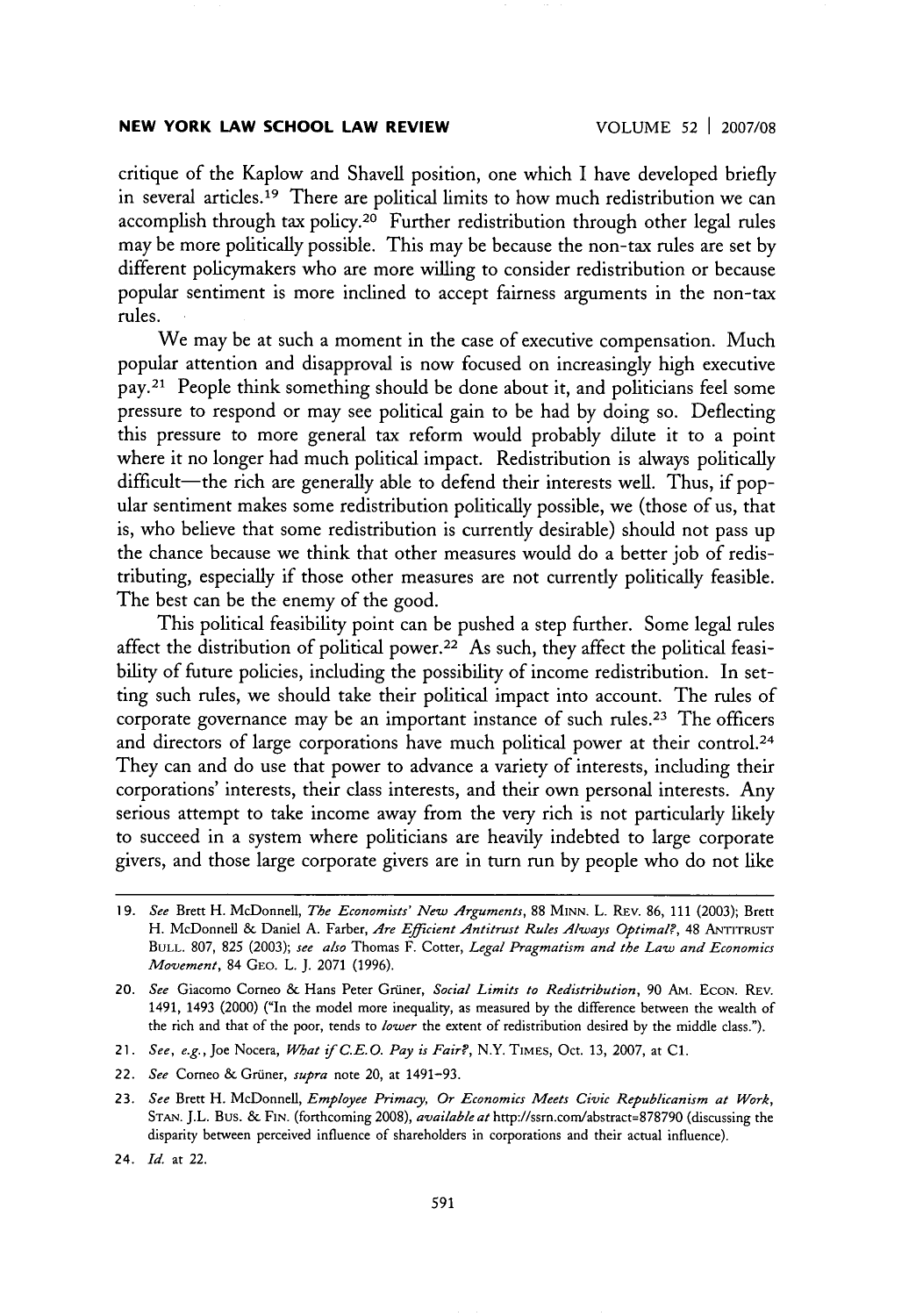attempts at large-scale redistribution.<sup>25</sup> Thus, corporate governance rules, which limit the ability of officers and directors to use corporate resources in ways that do not directly benefit the corporation, would be potentially quite politically important. Of course, for that very reason they are also hard to enact.

Thus, I am not inclined to accept the Kaplow and Shavell tax and transfer argument on redistributive policies as a reason for ignoring distributive concerns in setting the rules governing executive compensation. If there is a political opportunity to enact a new rule of corporate governance that would reduce the growing inequality that results from higher executive pay and/or that would limit the ability of corporate managers to use their positions to lobby for rules of the game that benefit them, it would be worth doing so, even if in theory we could achieve the same degree of redistribution more cheaply through higher taxes on the rich. For the moment, measures to limit executive pay may be politically possible; higher taxes on the rich seem less likely.

## **IV. DOES EXECUTIVE COMPENSATION HAVE LITTLE EFFECT ON GENERAL INEQUALITY?**

The second argument against using executive compensation regulation to reduce general income inequality is much more specific to the topic of executive compensation than the Kaplow and Shavell argument. This argument is that the large increase in executive compensation at public corporations has been only a small part of the general increase in income inequality over the last few decades. Even if we were to completely stop, or even reverse, the growth in the pay of executives at public corporations, income inequality overall would be changed very little. This argument garners more empirical support than the one I considered in the previous part, but it is not currently completely persuasive. It may be that executive compensation is still a fairly important factor in explaining the general increase in economic inequality. Thus, regulating executive compensation should play a moderately important role in reducing that inequality.

A recent working paper by Steven Kaplan and Joshua Rauh, professors at the University of Chicago Graduate School of Business, lays out the facts for this second argument against reducing inequality as a goal in regulating executive compensation quite forcefully.26 They gather evidence from a variety of resources to try to construct some of the composition of the top 1 percent, 0.5 percent, 0.1 percent, 0.001 percent, and 0.001 percent income brackets. 27 Their core finding is that top executives of non-financial public corporations comprise no more than 5 or 6 percent of *any* of the top brackets, and that while the percentage of such

<sup>25.</sup> *See generally id.*

<sup>26.</sup> Steven N. Kaplan & Joshua Rauh, *Wall Street and Main Street: What Contributes to the Rise in the Highest Incomes?* (Ctr. for Research in Sec. Prices, Working Paper No. 615, 2007), *available at http://* ssrn.com/abstract=931280.

<sup>27.</sup> *Id.* at 2-4.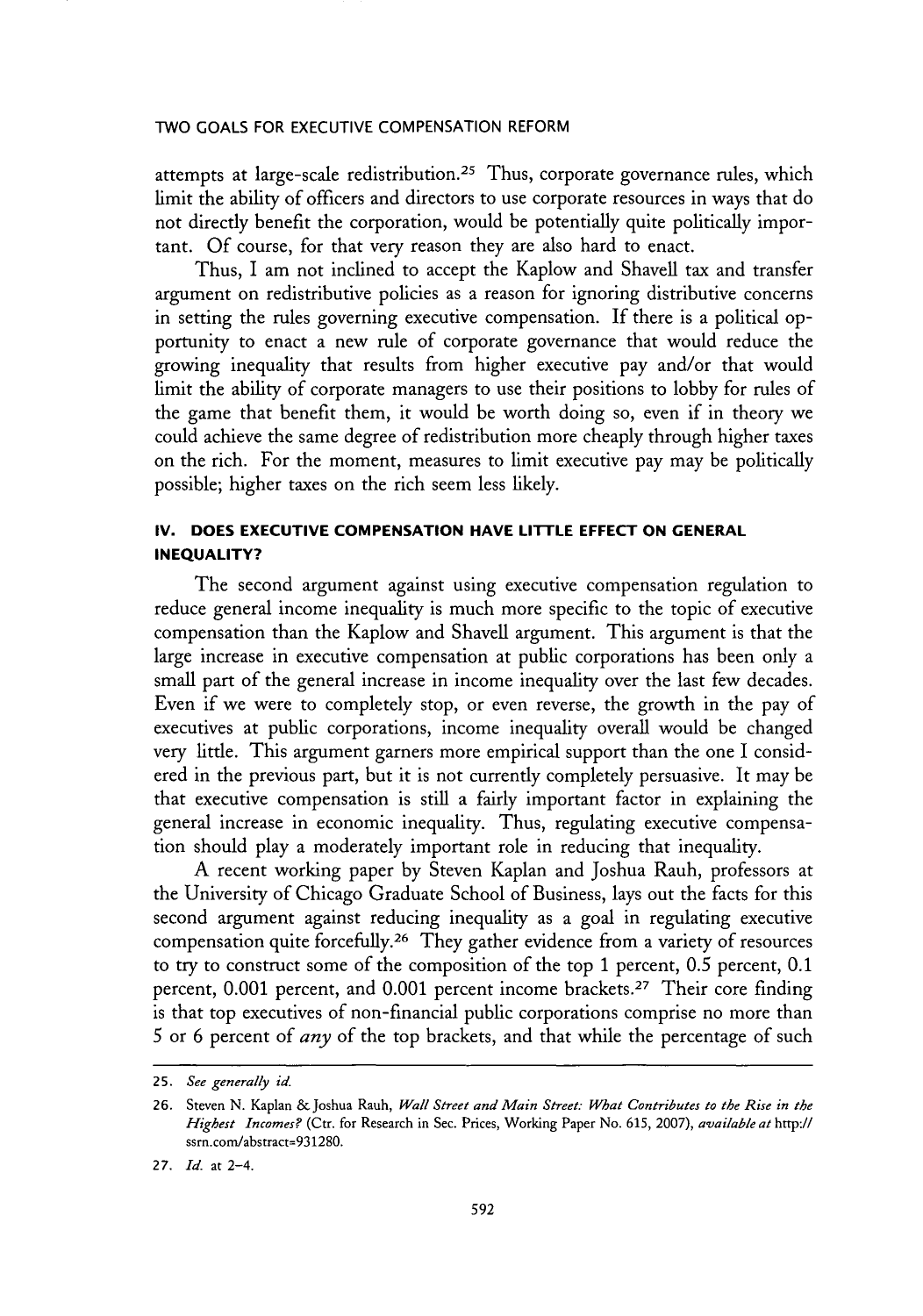executives in some of these brackets rose modestly between 1994 and 2004, the increases were not dramatic, and by some measures, the percentages did not increase at all.<sup>28</sup> Kaplan and Rauh argue that the managers of hedge funds, venture capital funds, and private equity funds, investment bankers, and lawyers have played at least an equally important part in the growth of inequality.<sup>29</sup> They posit that this group collectively earns much more and composes a significantly larger part of the top income brackets than the top executives of nonfinancial public corporations. <sup>30</sup>

The Kaplan and Rauh figures suggest rather strongly that public corporation executives are, at most, a relatively modest part of the explosion of income inequality at the top of the pyramid. As the evidence currently stands, however, I do not think that they have yet proved that such executives are an insignificant part of the equation, or that political action aimed at their pay makes no sense. There are still enough gaps in their reasoning that it could well turn out that executive pay makes sense as one part, albeit a modest one, in a broader strategy aimed at reducing inequality.

One gap is that although Kaplan and Rauh consider all of the groups mentioned above (as well as athletes and celebrities), all of these categories combined compose no more than about a quarter of even the highest income brackets according to their figures. It is a little puzzling to consider who else composes the remaining three quarters of the wealthiest people in America. Kaplan and Rauh say their estimates are rather conservative, but doubt that these groups could explain more than 40 percent of the top categories.<sup>31</sup> They point to executives of privately-held companies, trial lawyers who are not part of the top two hundred law firms, and independently wealthy individuals as important parts of the missing rich. 32 I find it hard to believe that those groups could explain a big part of the missing 60 to 75 percent, nor is there any other obvious missing large group. This discrepancy calls into some question how accurately they have characterized the composition of the top brackets.

Kaplan and Rauh point out that deferred compensation, such as pension benefits, are not included in the income measure for public corporation executives that they use. 33 Also missing are items such as in-kind perks. These items are a fairly important part of executive compensation.<sup>34</sup> Although these items may also be missing from the measures they use for other groups, such unreported items are

**32.** *Id.*

<sup>28.</sup> *Id.* § II.

**<sup>29.</sup>** *Id.* at **1,** 4.

**<sup>30.</sup>** *Id.* § **III.**

**<sup>31.</sup>** *Id.* at 37.

**<sup>33.</sup>** *Id.* at 8.

<sup>34.</sup> *See* BEBCHUK & FRIED, *supra* note **1,** at 87-117.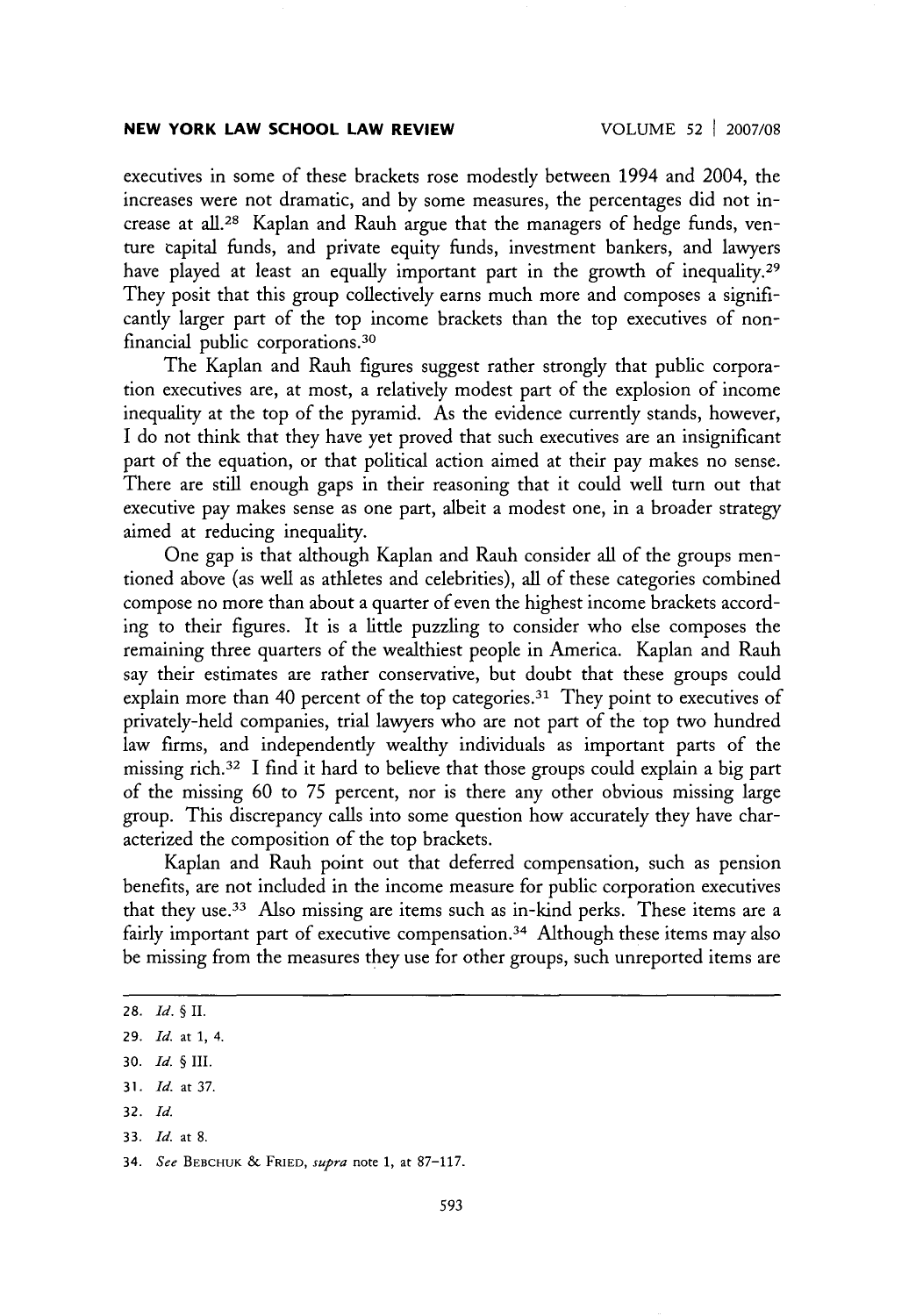probably a much larger part of the compensation of public corporation executives than they are for the compensation of the others. As Bebchuk and Fried argue, the agency problems within public corporations give rise to strong incentives to compensate executives in ways that are relatively hidden from public view.<sup>35</sup>

Additionally, the measure of executive compensation that Kaplan and Rauh use does not include income that executives earn from investments they have made outside investments in their own company. The primary measure that Kaplan and Rauh use considers only compensation received from one's company and asks how many executives fall within the extreme high-income tax brackets based on that compensation alone. 36 It is important to note that tax brackets are based on income received from *all* sources. Insofar as executives are able to make large investments only because of previous income they have earned from their jobs, such income should be included. One measure Kaplan and Rauh present helps address this question-they recalculate the share of executives in top income brackets excluding investment income from the calculation for all earners. This calculation comes closer to comparing apples with apples—it compares the income that executives receive from their companies with the income all high-earners receive, excluding income from investment for all groups (both executives and non-executives). Under this calculation, the share of public corporation executives in the top brackets rises notably, hitting almost 12 percent of the top bracket under one measure. <sup>37</sup>

Another reason to give special attention to the executives of large corporations is their special political power.38 Their power does not come simply, or even mainly, from their personal income. Rather, they harness great power from their ability to direct the use of the vast resources of the companies that they run. These resources are a major source of the funding for political lobbying. Insofar as one cares about economic inequality at least in part because of the effect it has on political inequality, then public corporation executives should certainly be a source of special concern.

Despite these caveats, it does seem quite plausible that investment bankers, the managers of hedge funds and private equity funds, and corporate lawyers are at least as large a part of the problem of rising inequality as are the top officers of public corporations. I would think that those who care about limiting inequality would want to turn their attention to these groups as well. Indeed, they seem to be doing so, at least in the case of hedge funds.<sup>39</sup> I do not think, however, that the cases of public corporation managers and of hedge fund and private equity

<sup>35.</sup> *Id.* at 67-68.

<sup>36.</sup> *See* Kaplan & Rauh, *supra* note 26, at 10-11.

<sup>37.</sup> *Id.* at table **ld.**

<sup>38.</sup> *See supra* notes 23-25 and accompanying text.

<sup>39.</sup> *See* Victor Fleischer, *Taxing Blackstone (Ill.* Law & Econ. Research Paper Series, Working Paper No. 07-036, 2007), *available at* http://ssrn.com/abstract=1012472.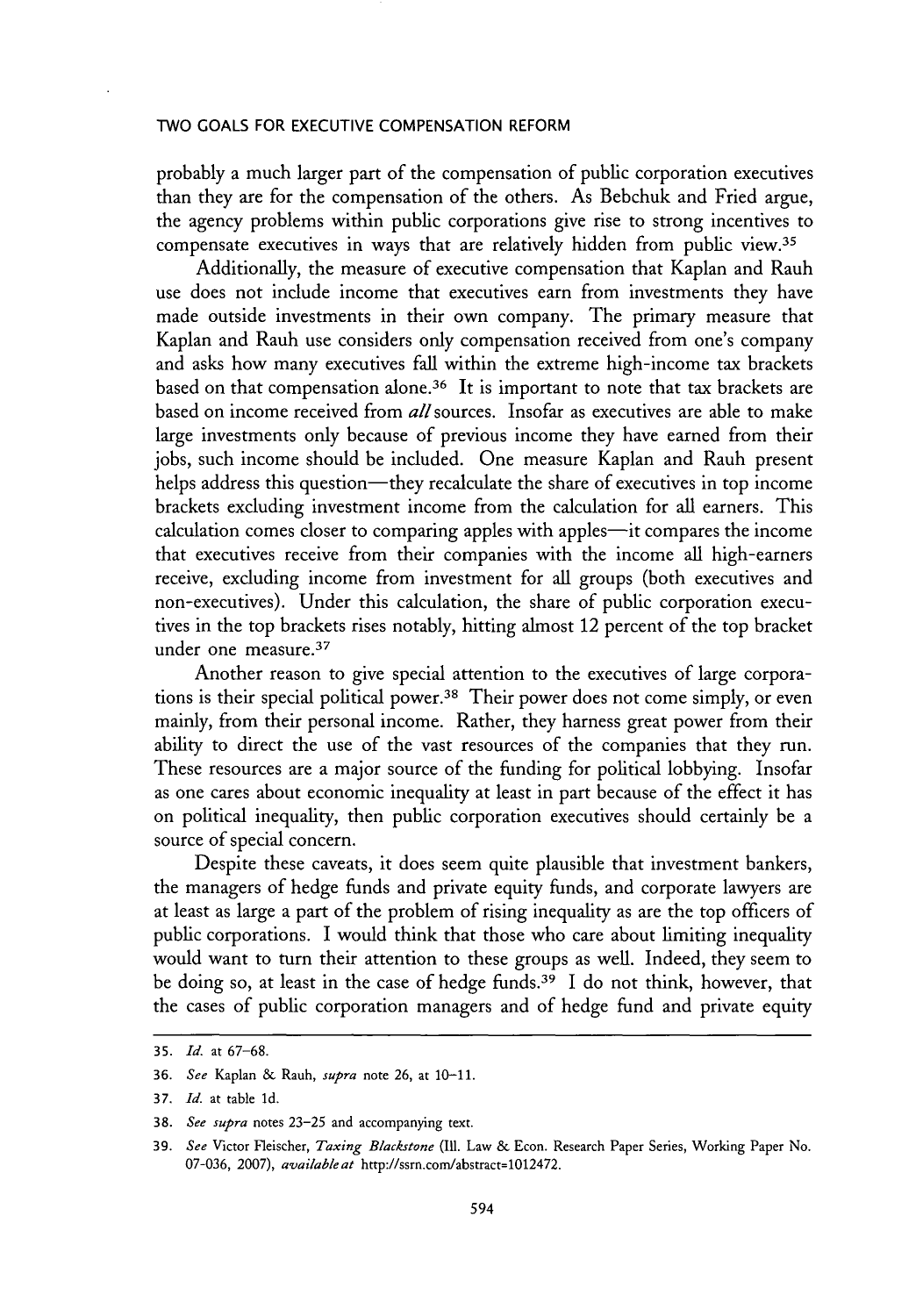managers are as drastically different as Kaplan and Rauh make them out to be. Private equity managers, like public corporation managers, are responsible for deciding what to do with large sums of other people's money. Thus, some of the special political concerns just mentioned for public company managers also apply to private equity managers.

Moreover, the agency concerns that apply to public company managers are also present for private equity and private corporation managers to some extent. The literature on this subject, for the most part, seems to assume the oppositenamely, that public corporation managers face a uniquely severe agency prob**lem. <sup>40</sup>**It is true that the separation of control and ownership that comes with large numbers of dispersed shareholders does present an especially hard monitoring problem. Nevertheless, variants of the problem still occur with private funds and companies. A controlling shareholder or partner may take advantage of minority equity holders. Indeed, that is why courts have traditionally been more likely to find fiduciary duty violations in private company executive compensation cases than public company cases.<sup>41</sup> Investors in hedge funds may be rich themselves, but they still may be foolishly leaving money with inadequately monitored managers.

Finally, suppose that after further inquiry we decide that the pay of public company executives does indeed only account for around 5 to 10 percent of the extreme concentration of wealth at the high end of the income bracket. Does that mean we should ignore it and instead go after the more important causes of inequality? Not necessarily; 5 to 10 percent is not chicken feed. If we tackle five different areas that each contribute 5 to 10 percent to the overall problem and make real headway with each, we will be well on our way to getting some control over the growth in inequality in our society. I doubt there will be one magic bullet that explains the vast portion of the increase in inequality. If public company executive pay is one modestly important cause among many, then addressing it makes sense as part of a larger program of reducing inequality. That is particularly true if this is one of the causes for which there is the most political support for taking action, and even more so if some actions here might tilt the balance of political power so that further action in other areas becomes possible in the future.

Thus, the empirical role of executive compensation in increased inequality remains unclear and worth further study.<sup>42</sup> In the meantime, though, it does seem likely that executive compensation will have a modest but notable role to

<sup>40.</sup> *See* Margaret M. Blair, *Reforming Corporate Governance: What History Can Teach Us,* 1 BERKE-**LEY** Bus. L.J. 1, 39 (2004). *See generally* Donald C. Langevoort, *Agency Law Inside the Corporation: Problems of Candor and Knowledge,* 71 U. **CIN.** L. REV. 1187 (2003).

<sup>41.</sup> JESSE H. CHOPER **ET AL., CASES AND MATERIALS ON** CORPORATIONS 149 (6th ed. 2004).

<sup>42.</sup> *See* Ian Dew-Becker & Robert J. Gordon, *Where Did the Productivity Go? Inflation Dynamics and the Distribution of Income,* 2 BROOKINGS PAPERS **ON ECON.** AcTIVITY 67 (2005) (discussing a study that found that executive compensation played a large role in recent increases in inequality). However,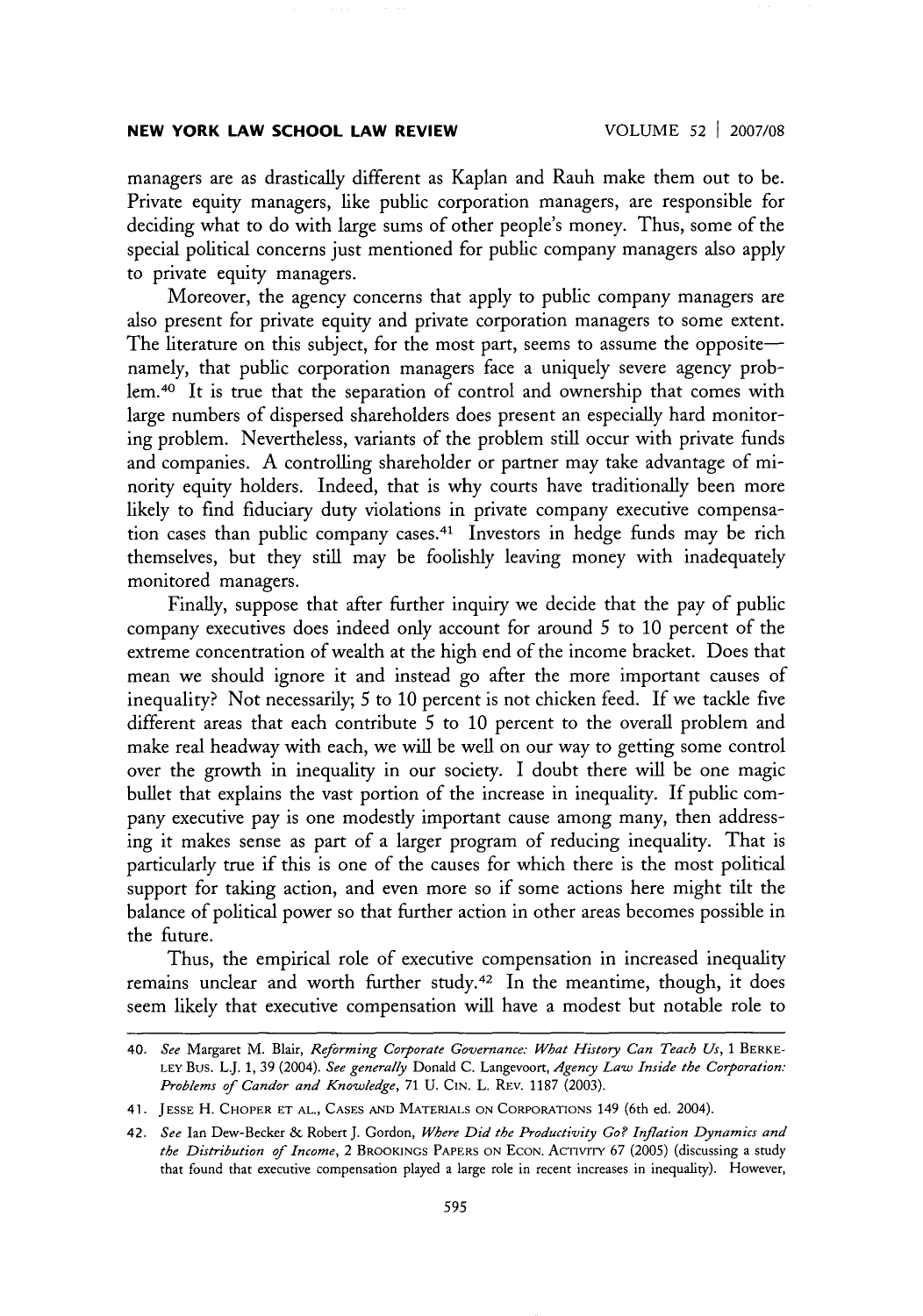play in explaining the increase in inequality, and also a modest but notable role to play in feasible political strategies to reduce that inequality.

### **V. CONCLUSION**

There are at least two quite different goals underlying the current focus on high executive compensation: concern about poor corporate governance and concern about growing inequality. Although advocates who are motivated by differing concerns may still be able to agree on many measures for regulating executive compensation, sometimes they are likely to disagree. Thus, it is helpful to think about whether both concerns provide potentially valid reasons for regulation.

In this essay, I have attempted to make one small step in thinking about that question. Most corporate law scholars seem to care only about corporate governance, not inequality. This position seems to put them at odds with most politicians on the issue of executive pay. My inquiry has been whether the scholars are justified in ignoring the effect of corporate pay on inequality. In addressing that question, I have considered two different arguments in favor of ignoring the inequality concern. Neither of these arguments are frequently articulated in the corporate law literature. Indeed, the lack of concern with general inequality is not itself often explicitly articulated; however, it appears to underlie most scholarship in the area. Thus, even if one believed that neither of the arguments that I have considered here was correct, one could still choose to ignore the inequality concern for some other reason. I do think, however, that these two arguments are among the very best available to defend the prevailing scholarly implicit consensus. Hence, I hope to have removed some intellectual roadblocks to using the reduction of inequality as a goal in regulating executive compensation.

Of the two arguments, I think the first—the broader, more theoretical argument-is the weaker. The Kaplow and Shavell argument for using tax policy alone to correct for excessive inequality is built on shaky assumptions and ignores much political reality. There is not much reason to accept it as a general proposition, and in the particular case of executive compensation, it is not very persuasive. The second argument, though, should be of much greater concern for those tempted to use executive pay regulation to address economic inequality. We still need better evidence as to how much of a role executive pay has played in growing inequality, but the answer seems to be that its role is fairly modest at most. Those who really want to tackle growing inequality will have to advance many other policy reforms as well. Still, regulating executive pay is likely to be a sensible and decently important part of an overall package of reforms.

Of course, in this brief essay, I have done nothing to show why we should care about inequality as a problem in the first place. I have not even produced

Kaplan and Rauh raise several methodological objections to the Dew-Becker and Gordon article. *See* Kaplan **&** Rauh, *supra* note 26, at 6.